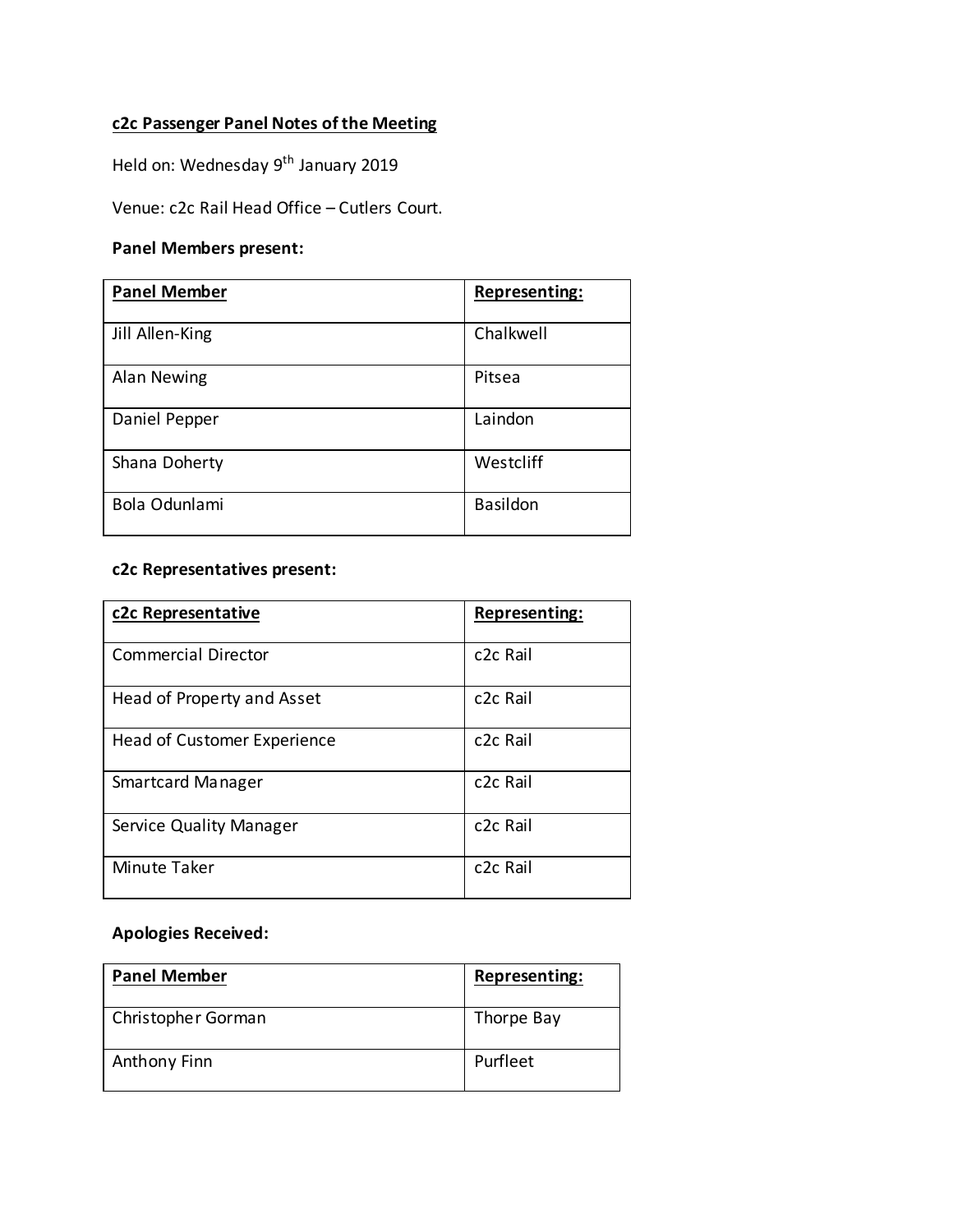| Alex Boultwood      | Stanford-le-Hope |
|---------------------|------------------|
| Paul Mckew          | Benfleet         |
| <b>Stuart Rigby</b> | Stanford-le-Hope |
| Polly Mansfield     | <b>Benfleet</b>  |

Meeting commenced: 18:31

| <b>Agenda Item</b> | <b>Welcome; Apologies and Introductions</b>                                                                                                                                                                                                                                                                                                                                                |
|--------------------|--------------------------------------------------------------------------------------------------------------------------------------------------------------------------------------------------------------------------------------------------------------------------------------------------------------------------------------------------------------------------------------------|
| No 1:              |                                                                                                                                                                                                                                                                                                                                                                                            |
|                    | The chairperson welcomed all to the meeting, noted the apologies<br>received.<br>No panel resignations have been received.                                                                                                                                                                                                                                                                 |
| <b>Agenda Item</b> | Minutes of the last meeting held Wednesday 7 <sup>th</sup> November 2018                                                                                                                                                                                                                                                                                                                   |
| No 2:              | including the action tracker and matters arising:                                                                                                                                                                                                                                                                                                                                          |
|                    | The minutes from the previous meeting were agreed.<br>$\bullet$                                                                                                                                                                                                                                                                                                                            |
|                    | The letter related to Chalkwell lift has been acknowledged and is                                                                                                                                                                                                                                                                                                                          |
|                    | part of a request for funding the project.                                                                                                                                                                                                                                                                                                                                                 |
|                    | The action tracker has been reviewed. No new additions added.                                                                                                                                                                                                                                                                                                                              |
| <b>Agenda Item</b> | c2c Focus Group: Property and Asset                                                                                                                                                                                                                                                                                                                                                        |
| No 3:              |                                                                                                                                                                                                                                                                                                                                                                                            |
|                    | A discussion took place related to Property and Asset projects<br>$\bullet$                                                                                                                                                                                                                                                                                                                |
|                    | which will possibly take place along the c2c route.                                                                                                                                                                                                                                                                                                                                        |
|                    | Accessibility, current and future plans are being considered. Panel<br>$\bullet$<br>members are asked to input ideas for how to improve our stations<br>and accessibility across the route.<br>London Fenchurch St is accessible, other stations require<br>additional investment these include Barking, Ockendon, Grays,<br>Southend Central Chalkwell and West Horndon. New lifts at key |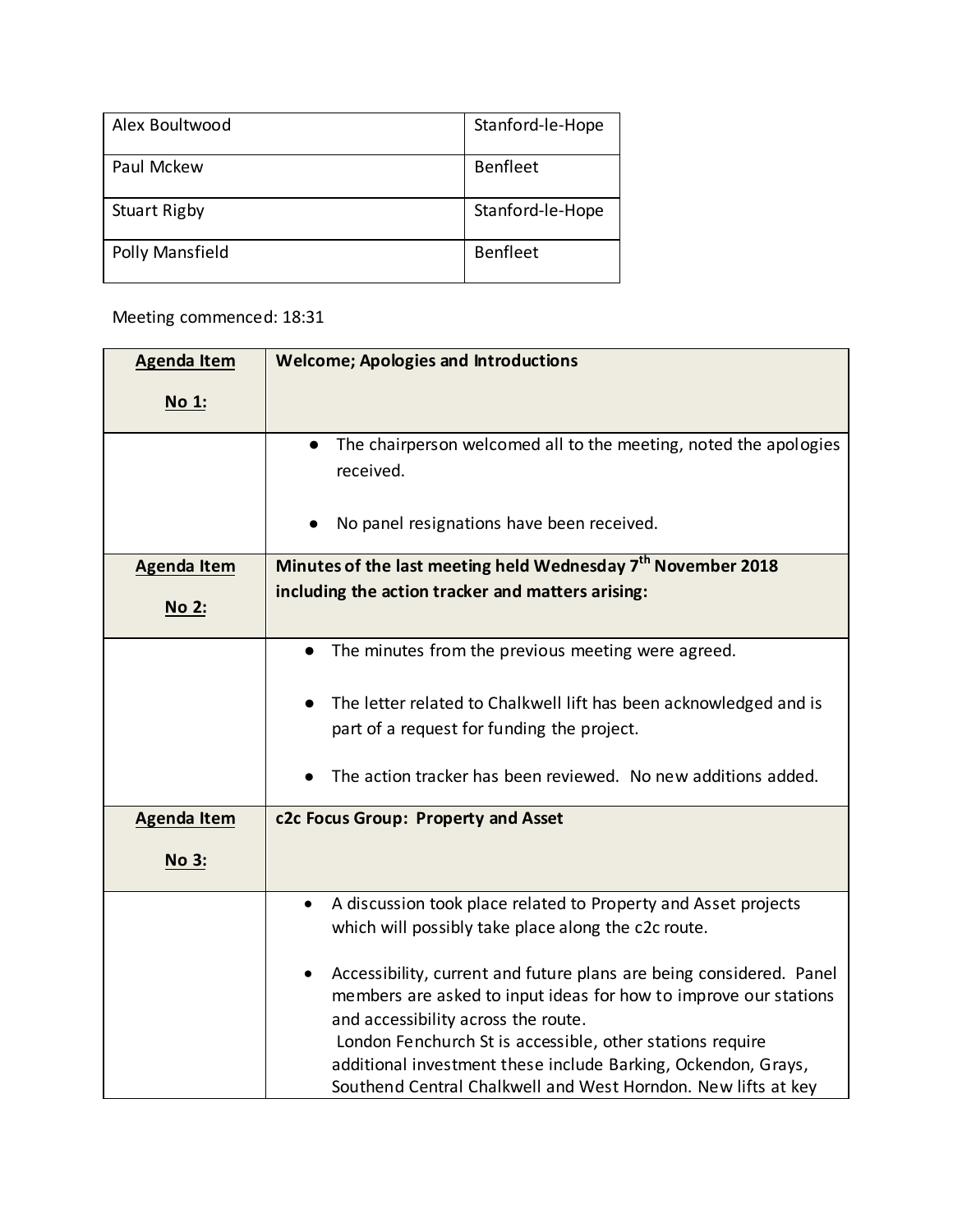|                    | locations are being considered under the Access for All funding.                                                                                                                                                                                                                                                                                                                                                                                         |
|--------------------|----------------------------------------------------------------------------------------------------------------------------------------------------------------------------------------------------------------------------------------------------------------------------------------------------------------------------------------------------------------------------------------------------------------------------------------------------------|
|                    | Barking and London Fenchurch St stations have high numbers of<br>passengers passing through the station; both stations would<br>benefit from upgrade and refurbishments works. These stations<br>are both partly Grade two listed. Plans are being considered to<br>give the stations a modern feel, give station areas a community<br>asset feel as well as preparing for future capacity and growth.                                                   |
|                    | London Fenchurch $St$ – the outside of the station could become<br>pedestrianised.                                                                                                                                                                                                                                                                                                                                                                       |
|                    | Barking – c2c has developed a plan which would significantly<br>$\bullet$<br>improve passenger flows and customer experience. However to<br>improve accessibility will require a much larger programme of<br>works including the installation of new lifts and bridges, with<br>funding applied for. The installation of a mezzanine floor was<br>considered but cannot be taken forward as significant floor<br>strengthening would need to take place. |
|                    | Panel members raised concerns that stations require additional                                                                                                                                                                                                                                                                                                                                                                                           |
|                    | canopies rather than upgrade works.<br>Pedestrainisation of the front of London Fenchurch would still<br>require taxi access.<br>Customer information screens at Barking should also be placed                                                                                                                                                                                                                                                           |
|                    | above the gateline.                                                                                                                                                                                                                                                                                                                                                                                                                                      |
|                    | <b>Review of emails to Passenger Panel:</b>                                                                                                                                                                                                                                                                                                                                                                                                              |
|                    | A spreadsheet of all correspondence within the past eight weeks<br>$\bullet$<br>to the Passenger Panel email address as been shared with all<br>present at the meeting. All emails have been replied to.                                                                                                                                                                                                                                                 |
| <b>Agenda Item</b> | Any other business                                                                                                                                                                                                                                                                                                                                                                                                                                       |
| No 4:              |                                                                                                                                                                                                                                                                                                                                                                                                                                                          |
|                    | BO -Peak time overcrowding occurs while everyone leaves                                                                                                                                                                                                                                                                                                                                                                                                  |
|                    | Basildon station. Many people are waiting for the lift at the top                                                                                                                                                                                                                                                                                                                                                                                        |
|                    | stairs which restricts movement.                                                                                                                                                                                                                                                                                                                                                                                                                         |
|                    | BO- People may benefit from being reminded not to leave luggage                                                                                                                                                                                                                                                                                                                                                                                          |
|                    | unattended and especially not in the train doorways. People also                                                                                                                                                                                                                                                                                                                                                                                         |